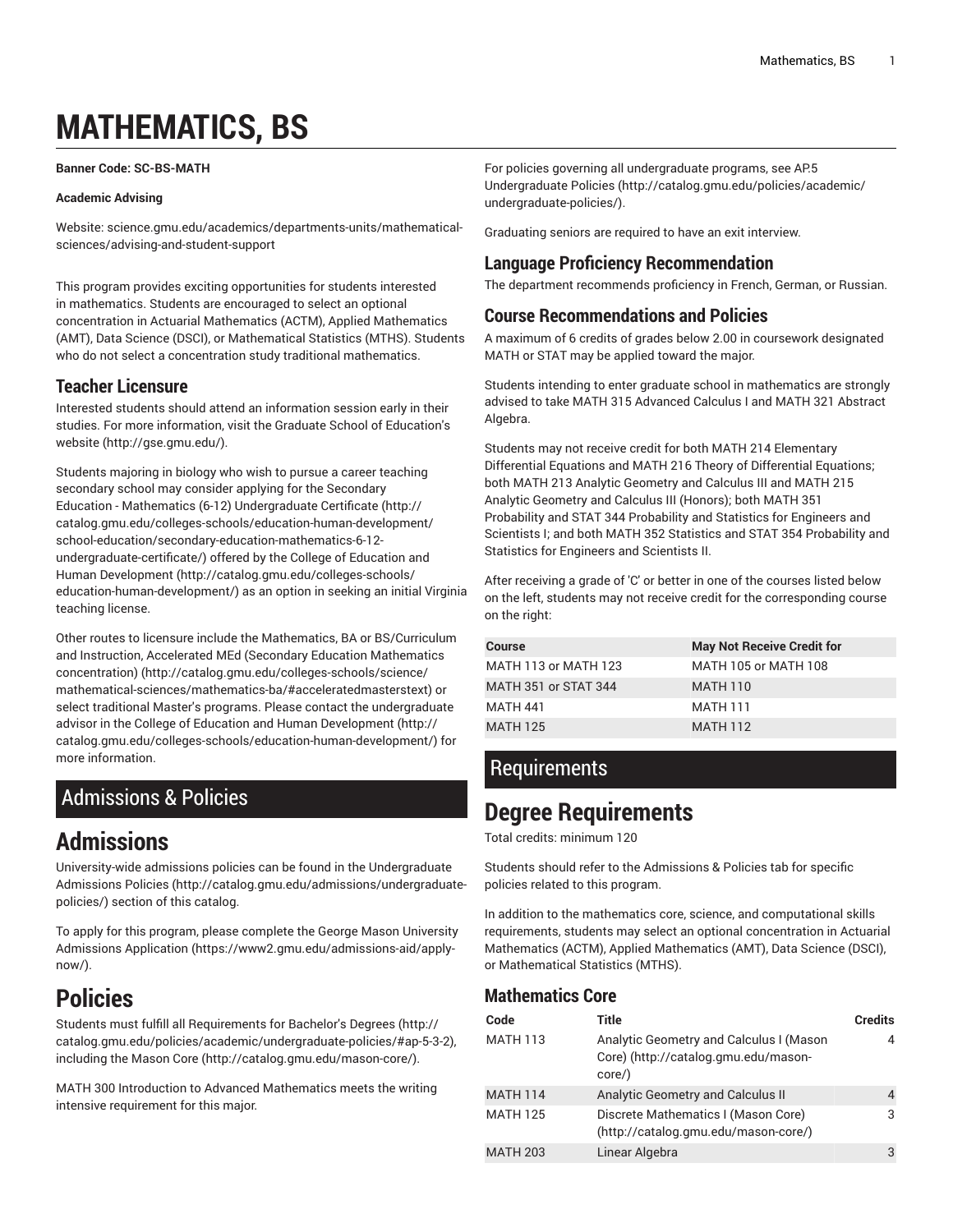| <b>MATH 213</b>      | Analytic Geometry and Calculus III          | 3  |
|----------------------|---------------------------------------------|----|
| or MATH 215          | Analytic Geometry and Calculus III (Honors) |    |
| <b>MATH 214</b>      | <b>Elementary Differential Equations</b>    | 3  |
| or MATH 216          | Theory of Differential Equations            |    |
| <b>MATH 300</b>      | Introduction to Advanced Mathematics '      | 3  |
| <b>MATH 322</b>      | <b>Advanced Linear Algebra</b>              | 3  |
| <b>Total Credits</b> |                                             | 26 |

1 Fulfills the writing intensive requirement.

### **Science**

| Code                           | Title                                                                                                                                                                        | <b>Credits</b> |
|--------------------------------|------------------------------------------------------------------------------------------------------------------------------------------------------------------------------|----------------|
| following courses:             | Select a one-year sequence of a laboratory science from the                                                                                                                  | $8-9$          |
| <b>Biology Sequence:</b>       |                                                                                                                                                                              |                |
| <b>BIOL 213</b>                | <b>Cell Structure and Function</b>                                                                                                                                           |                |
| Choose one from the following: |                                                                                                                                                                              |                |
| <b>BIOL 300</b>                | <b>BioDiversity</b>                                                                                                                                                          |                |
| <b>BIOL 308</b>                | Foundations of Ecology and Evolution                                                                                                                                         |                |
| <b>BIOL 311</b>                | <b>General Genetics</b>                                                                                                                                                      |                |
| <b>Chemistry Sequence:</b>     |                                                                                                                                                                              |                |
| <b>CHEM 211</b><br>& CHEM 213  | General Chemistry I (Mason Core) (http://<br>catalog.gmu.edu/mason-core/)<br>and General Chemistry Laboratory I<br>(Mason Core) (http://catalog.gmu.edu/<br>mason-core/)     |                |
| <b>CHEM 212</b><br>& CHEM 214  | General Chemistry II (Mason Core) (http://<br>catalog.gmu.edu/mason-core/)<br>and General Chemistry Laboratory II<br>(Mason Core) (http://catalog.gmu.edu/<br>mason-core/)   |                |
| <b>Geology Sequence:</b>       |                                                                                                                                                                              |                |
| <b>GEOL 101</b><br>& GEOL 103  | Physical Geology (Mason Core) (http://<br>catalog.gmu.edu/mason-core/)<br>and Physical Geology Lab                                                                           |                |
| <b>GEOL 102</b><br>& GEOL 104  | Historical Geology (Mason Core) (http://<br>catalog.gmu.edu/mason-core/)<br>and Historical Geology Laboratory<br>(Mason Core) (http://catalog.gmu.edu/<br>mason-core/)       |                |
| <b>Physics Sequence:</b>       |                                                                                                                                                                              |                |
| <b>PHYS 160</b><br>& PHYS 161  | University Physics I (Mason Core) (http://<br>catalog.gmu.edu/mason-core/)<br>and University Physics I Laboratory<br>(Mason Core) (http://catalog.gmu.edu/<br>mason-core/)   |                |
| <b>PHYS 260</b><br>& PHYS 261  | University Physics II (Mason Core) (http://<br>catalog.gmu.edu/mason-core/)<br>and University Physics II Laboratory<br>(Mason Core) (http://catalog.gmu.edu/<br>mason-core/) |                |
| <b>Total Credits</b>           |                                                                                                                                                                              | $8-9$          |

#### **Computational Skills**

| Code                 | Title                                                                                         | <b>Credits</b> |
|----------------------|-----------------------------------------------------------------------------------------------|----------------|
| CS 112               | Introduction to Computer Programming<br>(Mason Core) (http://catalog.gmu.edu/<br>mason-core/) |                |
| <b>Total Credits</b> |                                                                                               |                |

### **BS without Concentration**

In addition to the mathematics core, science, and computational skills requirements listed above, students who are not choosing a concentration must complete the following coursework:

| Code                           | <b>Title</b>                                                                                                             | <b>Credits</b> |
|--------------------------------|--------------------------------------------------------------------------------------------------------------------------|----------------|
| <b>Traditional Mathematics</b> |                                                                                                                          |                |
| <b>MATH 315</b>                | <b>Advanced Calculus I</b>                                                                                               | 3              |
| <b>MATH 316</b>                | <b>Advanced Calculus II</b>                                                                                              | 3              |
| <b>MATH 321</b>                | Abstract Algebra                                                                                                         | 3              |
| or MATH 431                    | Topology                                                                                                                 |                |
|                                | Select 12 additional credits of MATH courses numbered<br>above 300 (http://catalog.gmu.edu/courses/math/) <sup>1,3</sup> | 12             |
| <b>Additional Science</b>      |                                                                                                                          |                |
| options:                       | Select additional science credits from one of the following                                                              | $4 - 9$        |
| above                          | 1. A second sequence from the choices under "Science"                                                                    |                |
|                                | 2. 6 credits from more advanced courses in biology,<br>chemistry, geology, or physics <sup>2</sup>                       |                |
|                                | 3. The 4-credit option of PHYS 262 and PHYS 263                                                                          |                |
|                                | 4. Choose two courses from the following:                                                                                |                |
| <b>CDS 230</b>                 | <b>Modeling and Simulation I</b>                                                                                         |                |
| <b>CDS 301</b>                 | Scientific Information and Data<br>Visualization                                                                         |                |
| CS 211                         | <b>Object-Oriented Programming</b>                                                                                       |                |
| CS 310                         | Data Structures                                                                                                          |                |
| <b>CS 330</b>                  | <b>Formal Methods and Models</b>                                                                                         |                |
| CS 483                         | Analysis of Algorithms                                                                                                   |                |
| <b>Total Credits</b>           |                                                                                                                          | 25-30          |

- 1 Excluding MATH 400.
- 2 Only refers to courses acceptable for credit toward a natural science major. Consider courses from the following: BIOL 300-499, CHEM 300-499, GEOL 300-499, PHYS 300-499.
- 3 Up to 3 credits in MATH 490 and 6 credits in MATH 491 can be applied to this requirement. A total of 12 credits between MATH 490 and MATH 491 can be applied to this degree via this concentration option and any elective credits.

### **Concentration in Actuarial Mathematics (ACTM)**

This concentration provides exciting opportunities for students interested in studying actuarial mathematics. Expertise in this field leads directly into a career as a practicing actuary with an insurance company, consulting firm, or in government employment.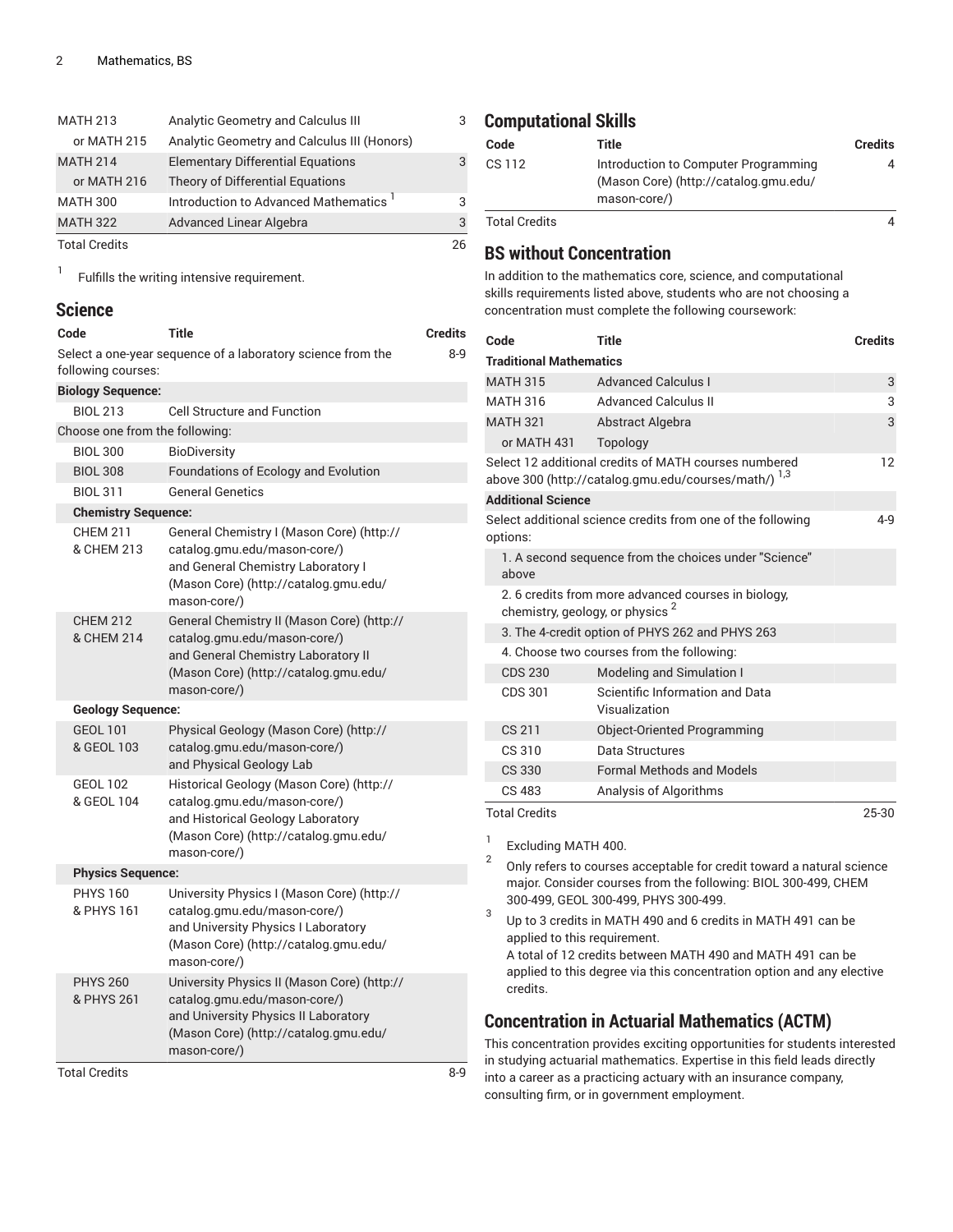| Code                           | <b>Title</b>                                                                                   | <b>Credits</b> |
|--------------------------------|------------------------------------------------------------------------------------------------|----------------|
| <b>ACTM Courses</b>            |                                                                                                |                |
| <b>MATH 351</b>                | Probability                                                                                    | 3              |
| <b>MATH 352</b>                | <b>Statistics</b>                                                                              | 3              |
| <b>MATH 551</b>                | <b>Regression and Time Series</b>                                                              | 3              |
| <b>MATH 554</b>                | <b>Financial Mathematics</b>                                                                   | 3              |
| <b>MATH 555</b>                | <b>Actuarial Modeling I</b>                                                                    | 3              |
| <b>MATH 557</b>                | <b>Financial Derivatives</b>                                                                   | 3              |
| ACCT <sub>203</sub>            | Survey of Accounting                                                                           | 3              |
| <b>ECON 103</b>                | Contemporary Microeconomic Principles<br>(Mason Core) (http://catalog.gmu.edu/<br>mason-core/) | 3              |
| <b>ECON 306</b>                | Intermediate Microeconomics <sup>1</sup>                                                       | 3              |
| or ECON 310                    | Money and Banking                                                                              |                |
| or FNAN 321                    | <b>Financial Institutions</b>                                                                  |                |
| <b>STAT 362</b>                | Introduction to Computer Statistical<br>Packages                                               | 3              |
| Select two from the following: |                                                                                                | 6              |
| <b>MATH 441</b>                | Deterministic Operations Research                                                              |                |
| <b>MATH 442</b>                | <b>Stochastic Operations Research</b>                                                          |                |
| <b>MATH 446</b>                | <b>Numerical Analysis I</b>                                                                    |                |
| <b>MATH 453</b>                | <b>Advanced Mathematical Statistics</b>                                                        |                |
| <b>Total Credits</b>           |                                                                                                | 36             |

1 For mathematics majors, the Department of Economics has agreed to waive the ECON 104 prerequisite.

### **Concentration in Applied Mathematics (AMT)**

This concentration provides exciting opportunities for students interested in taking additional classes on applied mathematics. The concentration prepares numerical analysts able to deal with real world applications in science and engineering.

| Code                              | <b>Title</b>                                                                                       | <b>Credits</b> |
|-----------------------------------|----------------------------------------------------------------------------------------------------|----------------|
| <b>AMT Courses</b>                |                                                                                                    |                |
| <b>MATH 313</b>                   | Introduction to Applied Analysis                                                                   | 3              |
| <b>MATH 315</b>                   | <b>Advanced Calculus I</b>                                                                         | 3              |
| <b>MATH 351</b>                   | Probability                                                                                        | 3              |
| <b>MATH 413</b>                   | <b>Modern Applied Mathematics I</b>                                                                | 3              |
| <b>MATH 446</b>                   | <b>Numerical Analysis I</b>                                                                        | 3              |
|                                   | Select 3 credits of MATH courses numbered above 300<br>(http://catalog.gmu.edu/courses/math/) '    | 3              |
|                                   | Choose two courses from the following:                                                             | 6              |
| <b>MATH 314</b>                   | Introduction to Applied Mathematics                                                                |                |
| <b>MATH 414</b>                   | <b>Modern Applied Mathematics II</b>                                                               |                |
| <b>MATH 478</b>                   | Introduction to Partial Differential<br><b>Equations with Numerical Methods</b>                    |                |
| <b>Additional Science Courses</b> |                                                                                                    |                |
| options:                          | Select additional science credits from one of the following                                        | 4-9            |
| above                             | 1. A second sequence from the choices under "Science"                                              |                |
|                                   | 2. 6 credits from more advanced courses in biology,<br>chemistry, geology, or physics <sup>2</sup> |                |
|                                   | 3. The 4-credit option of PHYS 262 and PHYS 263                                                    |                |

|                      | 4. Choose two courses from the following:        |       |
|----------------------|--------------------------------------------------|-------|
| <b>CDS 230</b>       | Modeling and Simulation I                        |       |
| CDS 301              | Scientific Information and Data<br>Visualization |       |
| CS 211               | <b>Object-Oriented Programming</b>               |       |
| CS 310               | Data Structures                                  |       |
| CS 330               | <b>Formal Methods and Models</b>                 |       |
| CS 483               | Analysis of Algorithms                           |       |
| <b>Total Credits</b> |                                                  | 28-33 |

1 Excluding MATH 400.

2

Only refers to courses acceptable for credit toward a natural science major. Consider courses from the following: BIOL 300-499, CHEM 300-499, GEOL 300-499, PHYS 300-499.

### **Concentration in Data Science (DSCI)**

The data science concentration prepares math majors for careers in industry and academia with a focus on the rapidly developing area of the mathematics of data science.#Students in this program will develop analytical and computational skills that will provide a deeper understanding of machine learning and data science concepts. By mastering the theoretical foundation underlying practical algorithms and uncovering inherent connections with several branches of modern mathematics, students will hone their creativity and independent thinking skills necessary to lead the data science revolution.

| Code                              | Title                                                                                                                                            | <b>Credits</b> |
|-----------------------------------|--------------------------------------------------------------------------------------------------------------------------------------------------|----------------|
| <b>Data Science Courses</b>       |                                                                                                                                                  |                |
| <b>MATH 315</b>                   | <b>Advanced Calculus I</b>                                                                                                                       | 3              |
| <b>MATH 351</b>                   | Probability                                                                                                                                      | 3              |
| <b>MATH 446</b>                   | <b>Numerical Analysis I</b>                                                                                                                      | 3              |
| <b>MATH 464</b>                   | Linear Algebra with Data Applications                                                                                                            | 3              |
|                                   | Select two options from the following:                                                                                                           | $6 - 7$        |
| <b>MATH 447</b>                   | <b>Numerical Analysis II</b>                                                                                                                     |                |
| <b>MATH 462</b><br>& MATH 463     | Mathematics of Machine Learning and<br><b>Industrial Applications I</b><br>and Mathematics of Machine Learning<br>and Industrial Applications II |                |
| <b>MATH 465</b>                   | Mathematics of Data Science                                                                                                                      |                |
|                                   | Choose one course from the following:                                                                                                            | 3              |
| <b>MATH 352</b>                   | <b>Statistics</b>                                                                                                                                |                |
| <b>STAT 350</b>                   | <b>Introductory Statistics II</b>                                                                                                                |                |
| <b>STAT 360</b>                   | Introduction to Statistical Practice II                                                                                                          |                |
| <b>STAT 356</b>                   | <b>Statistical Theory</b>                                                                                                                        |                |
|                                   | Choose one course from the following:                                                                                                            | 3              |
| <b>CDS 301</b>                    | Scientific Information and Data<br>Visualization                                                                                                 |                |
| <b>CDS 302</b>                    | Scientific Data and Databases                                                                                                                    |                |
| CS 310                            | Data Structures                                                                                                                                  |                |
| <b>Additional Science Courses</b> |                                                                                                                                                  |                |
| options:                          | Select additional science credits from one of the following                                                                                      | $3 - 4$        |
|                                   | 1. Choose one from the following:                                                                                                                |                |
| <b>BIOL 213</b>                   | <b>Cell Structure and Function</b>                                                                                                               |                |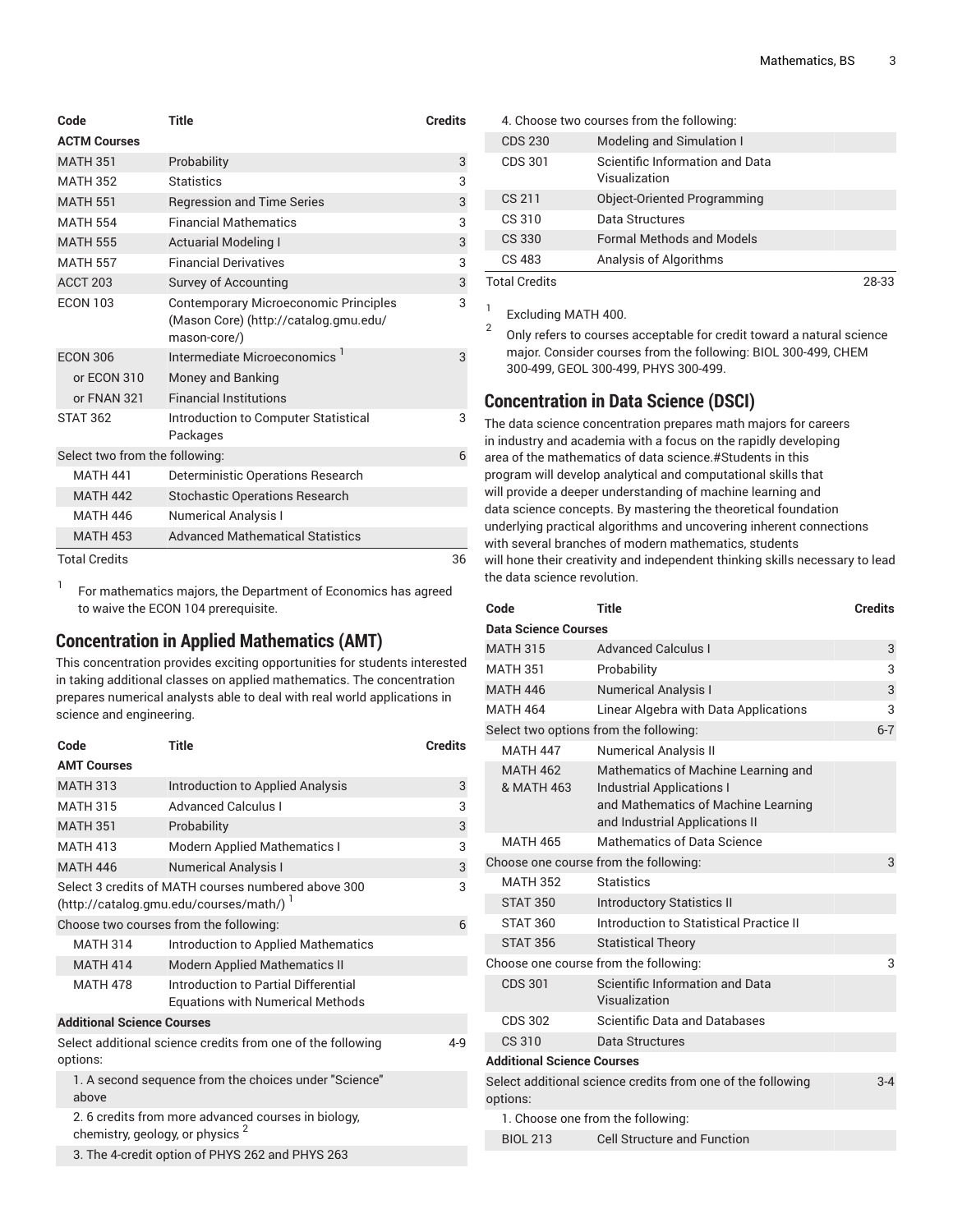| <b>CHEM 211</b><br>& CHEM 213               | General Chemistry I (Mason Core) (http://<br>catalog.gmu.edu/mason-core/)<br>and General Chemistry Laboratory I<br>(Mason Core) (http://catalog.gmu.edu/<br>mason-core/)   |       |
|---------------------------------------------|----------------------------------------------------------------------------------------------------------------------------------------------------------------------------|-------|
| <b>GEOL 101</b><br>& GEOL 103               | Physical Geology (Mason Core) (http://<br>catalog.gmu.edu/mason-core/)<br>and Physical Geology Lab                                                                         |       |
| <b>PHYS 160</b><br>& PHYS 161               | University Physics I (Mason Core) (http://<br>catalog.gmu.edu/mason-core/)<br>and University Physics I Laboratory<br>(Mason Core) (http://catalog.gmu.edu/<br>mason-core/) |       |
| chemistry, geology, or physics <sup>1</sup> | 2. Choose 3 credits from more advanced courses in biology,                                                                                                                 |       |
|                                             | 3. Choose the 4 credit option of PHYS 262 and PHYS 263                                                                                                                     |       |
| <b>Total Credits</b>                        |                                                                                                                                                                            | 27-29 |

1 Only refers to courses acceptable for credit toward a natural science major. Consider courses from the following: BIOL 300-499, CHEM 300-499, GEOL 300-499, PHYS 300-499.

### **Concentration in Mathematical Statistics (MTHS)**

This concentration provides exciting opportunities for students interested in taking additional classes on statistics and data analysis. The concentration prepares data analysts able to deal with real world applications in science and engineering.

| Code                              | <b>Title</b>                                                | <b>Credits</b> |
|-----------------------------------|-------------------------------------------------------------|----------------|
| <b>MTHS Courses</b>               |                                                             |                |
| <b>MATH 315</b>                   | <b>Advanced Calculus I</b>                                  | 3              |
| <b>MATH 351</b>                   | Probability                                                 | 3              |
| <b>MATH 352</b>                   | <b>Statistics</b>                                           | 3              |
| <b>MATH 453</b>                   | <b>Advanced Mathematical Statistics</b>                     | 3              |
| <b>MATH 551</b>                   | <b>Regression and Time Series</b>                           | 3              |
| <b>STAT 362</b>                   | Introduction to Computer Statistical<br>Packages            | 3              |
| Select one from:                  |                                                             | 3              |
| <b>STAT 260</b>                   | Introduction to Statistical Practice I                      |                |
| <b>STAT 350</b>                   | <b>Introductory Statistics II</b>                           |                |
| <b>STAT 360</b>                   | Introduction to Statistical Practice II                     |                |
| Select two from the following:    |                                                             | 6              |
| <b>STAT 455</b>                   | <b>Experimental Design</b>                                  |                |
| <b>STAT 460</b>                   | Introduction to Biostatistics                               |                |
| <b>STAT 462</b>                   | <b>Applied Multivariate Statistics</b>                      |                |
| <b>STAT 463</b>                   | Introduction to Exploratory Data Analysis                   |                |
| <b>STAT 465</b>                   | Nonparametric Statistics and Categorical<br>Data Analysis   |                |
| <b>STAT 472</b>                   | Introduction to Statistical Learning                        |                |
| <b>STAT 474</b>                   | Introduction to Survey Sampling                             |                |
| <b>Additional Science Courses</b> |                                                             |                |
| options:                          | Select additional science credits from one of the following | $3 - 4$        |
|                                   | 1. Choose one from the following different lab sciences:    |                |

BIOL 213 Cell Structure and Function

| <b>CHFM 211</b><br>& CHEM 213 | General Chemistry I (Mason Core) (http://<br>catalog.gmu.edu/mason-core/)<br>and General Chemistry Laboratory I<br>(Mason Core) (http://catalog.gmu.edu/<br>mason-core/)   |         |
|-------------------------------|----------------------------------------------------------------------------------------------------------------------------------------------------------------------------|---------|
| <b>GEOL 101</b><br>& GEOL 103 | Physical Geology (Mason Core) (http://<br>catalog.gmu.edu/mason-core/)<br>and Physical Geology Lab                                                                         |         |
| <b>PHYS 160</b><br>& PHYS 161 | University Physics I (Mason Core) (http://<br>catalog.gmu.edu/mason-core/)<br>and University Physics I Laboratory<br>(Mason Core) (http://catalog.gmu.edu/<br>mason-core/) |         |
|                               | 2. Choose 3 credits from more advanced courses in<br>biology, chemistry, geology, or physics 1                                                                             |         |
|                               | 3. Choose the 4 credit option of PHYS 262 and PHYS 263                                                                                                                     |         |
|                               | 4. Choose one course from the following:                                                                                                                                   |         |
| <b>CDS 230</b>                | Modeling and Simulation I                                                                                                                                                  |         |
| <b>CDS 301</b>                | Scientific Information and Data<br>Visualization                                                                                                                           |         |
| CS 211                        | Object-Oriented Programming                                                                                                                                                |         |
| CS 310                        | Data Structures                                                                                                                                                            |         |
| <b>CS 330</b>                 | <b>Formal Methods and Models</b>                                                                                                                                           |         |
| CS 483                        | Analysis of Algorithms                                                                                                                                                     |         |
| <b>Total Credits</b>          |                                                                                                                                                                            | $30-31$ |

1 Only refers to courses acceptable for credit toward a natural science major. Consider courses from the following: BIOL 300-499, CHEM 300-499, GEOL 300-499, PHYS 300-499.

### **Mason Core and Elective Credits**

In order to meet a minimum of 120 credits, this degree requires additional credits (specific credit counts by concentration are shown below), which may be applied toward any remaining [Mason](http://catalog.gmu.edu/mason-core/) Core [\(http://catalog.gmu.edu/mason-core/](http://catalog.gmu.edu/mason-core/)) requirements (outlined below), [Requirements](http://catalog.gmu.edu/policies/academic/undergraduate-policies/#ap-5-3-2) for Bachelor's Degrees ([http://catalog.gmu.edu/policies/](http://catalog.gmu.edu/policies/academic/undergraduate-policies/#ap-5-3-2) [academic/undergraduate-policies/#ap-5-3-2\)](http://catalog.gmu.edu/policies/academic/undergraduate-policies/#ap-5-3-2), and elective courses  $^{\mathrm{l}}$  . Students are strongly encouraged to consult with their advisors to ensure that they fulfill all requirements.

- Without concentration: 51-57 credits
- ACTM concentration: 45-46 credits
- AMT concentration: 48-54 credits
- DSCI concentration: 52-55 credits
- MTHS concentration: 50-52 credits
- 1 A maximum of 12 credits between MATH 490 Internship and MATH 491 Reading and Undergraduate Research in Mathematics can be applied to this degree.

#### **Mason Core**

Some [Mason](http://catalog.gmu.edu/mason-core/) Core ([http://catalog.gmu.edu/mason-core/\)](http://catalog.gmu.edu/mason-core/) requirements may already be fulfilled by the major requirements listed above. Students are strongly encouraged to consult their advisors to ensure they fulfill all remaining [Mason](http://catalog.gmu.edu/mason-core/) Core [\(http://catalog.gmu.edu/mason-core/](http://catalog.gmu.edu/mason-core/)) requirements.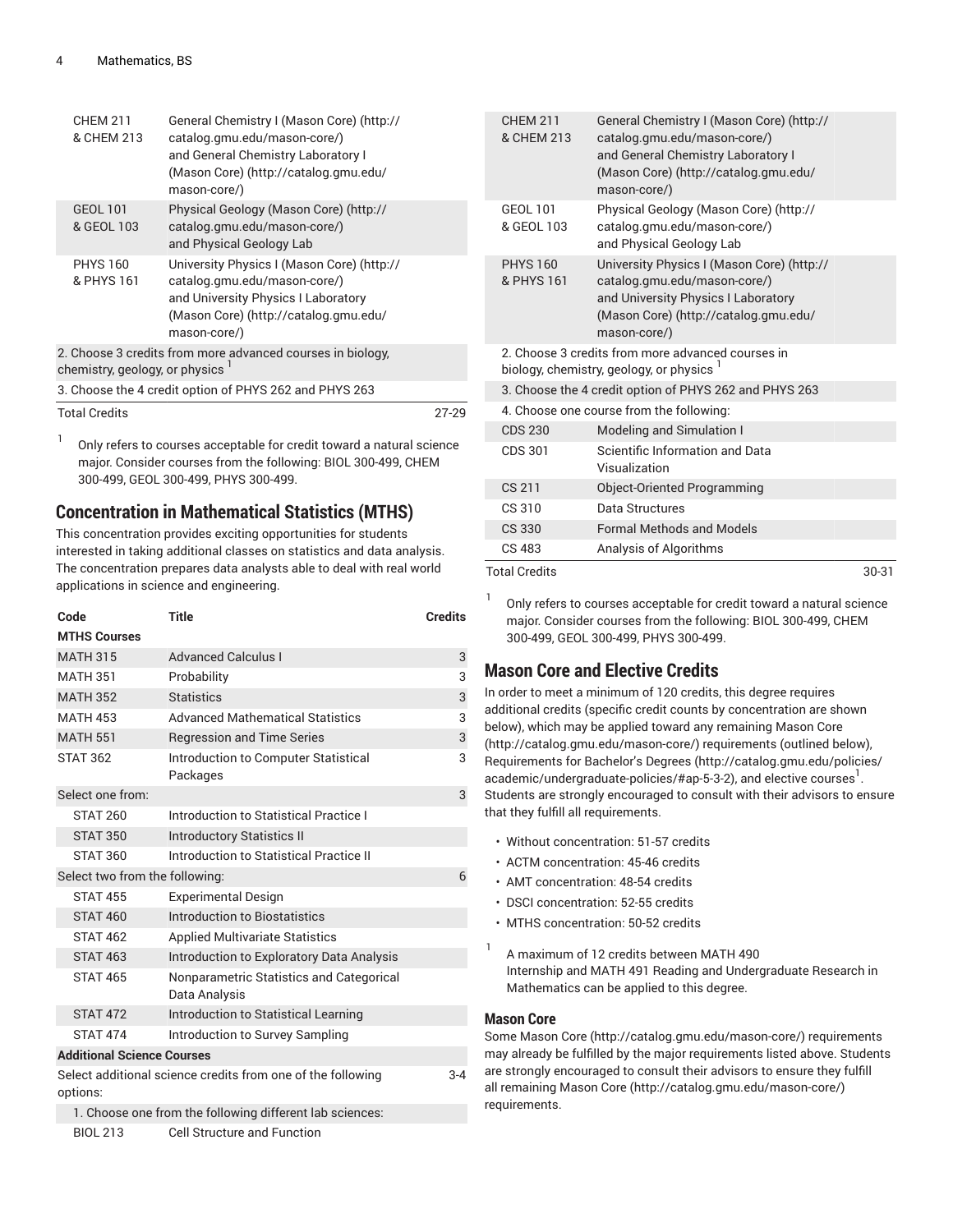| Code                            | <b>Title</b>                                                                                                   | <b>Credits</b> |
|---------------------------------|----------------------------------------------------------------------------------------------------------------|----------------|
| <b>Foundation Requirements</b>  |                                                                                                                |                |
| mason-core/#written)            | Written Communication (ENGH 101) (http://catalog.gmu.edu/                                                      | 3              |
| #oral)                          | Oral Communication (http://catalog.gmu.edu/mason-core/                                                         | 3              |
| #quantitative)                  | Quantitative Reasoning (http://catalog.gmu.edu/mason-core/                                                     | 3              |
|                                 | Information Technology and Computing (http://<br>catalog.gmu.edu/mason-core/#information-technology)           | 3              |
| <b>Exploration Requirements</b> |                                                                                                                |                |
|                                 | Arts (http://catalog.gmu.edu/mason-core/#arts)                                                                 | 3              |
| #global)                        | Global Understanding (http://catalog.gmu.edu/mason-core/                                                       | 3              |
|                                 | Literature (http://catalog.gmu.edu/mason-core/#literature)                                                     | 3              |
| #natural-science)               | Natural Science (http://catalog.gmu.edu/mason-core/                                                            | $\overline{7}$ |
|                                 | Social and Behavioral Sciences (http://catalog.gmu.edu/<br>mason-core/#social-behavioral-science)              | 3              |
|                                 | Western Civilization/World History (http://catalog.gmu.edu/<br>mason-core/#western-civilization-world-history) | 3              |
| <b>Integration Requirements</b> |                                                                                                                |                |
|                                 | Written Communications (ENGH 302) (http://<br>catalog.gmu.edu/mason-core/#written)                             | 3              |
|                                 | Writing-Intensive (http://catalog.gmu.edu/mason-core/#wi) <sup>1</sup>                                         | 3              |
| #synthesis-capstone)            | Synthesis/Capstone (http://catalog.gmu.edu/mason-core/                                                         | 3              |
| <b>Total Credits</b>            |                                                                                                                | 40             |

Most programs include the writing-intensive course designated for the major as part of the major requirements; this course is therefore not counted towards the total required for Mason Core.

<sup>2</sup> Minimum <sup>3</sup> credits required.

### Honors

### **Honors in the Major Eligibility**

Mathematics majors who have maintained a GPA of at least 3.50 in mathematics courses and a GPA of 3.50 in all courses taken at George Mason University may apply to the departmental honors program upon completion of two MATH courses at the 300+ level (excluding MATH 400 History of Math (Topic Varies) [\(Mason](http://catalog.gmu.edu/mason-core/) Core) ([http://catalog.gmu.edu/](http://catalog.gmu.edu/mason-core/) [mason-core/\)](http://catalog.gmu.edu/mason-core/)), at least one of which has MATH 300 Introduction to Advanced Mathematics as a prerequisite. Admission to the program will be monitored by the undergraduate committee.

### **Honors Requirements**

To graduate with honors in mathematics, a student is required to maintain a minimum GPA of 3.50 in mathematics courses and successfully complete MATH 405 Honors Thesis in Mathematics I and MATH 406 RS: Honors Thesis in Mathematics II with an average GPA of at least 3.50 in these two courses.

### Accelerated Master's

### **Mathematics, BA or BS/Curriculum and Instruction, Accelerated MEd, (Secondary Education Mathematics Concentration) Overview**

Highly-qualified undergraduates may be admitted to the bachelor's/ accelerated master's program and obtain a [BA \(http://catalog.gmu.edu/](http://catalog.gmu.edu/colleges-schools/science/mathematical-sciences/mathematics-ba/) [colleges-schools/science/mathematical-sciences/mathematics](http://catalog.gmu.edu/colleges-schools/science/mathematical-sciences/mathematics-ba/)[ba/\)](http://catalog.gmu.edu/colleges-schools/science/mathematical-sciences/mathematics-ba/) or [BS in Mathematics](#page-0-1) and an MEd in [Curriculum](https://catalog.gmu.edu/colleges-schools/education-human-development/school-education/curriculum-instruction-med/) and Instruction (Secondary Education Mathematics [concentration\) \(https://](https://catalog.gmu.edu/colleges-schools/education-human-development/school-education/curriculum-instruction-med/) [catalog.gmu.edu/colleges-schools/education-human-development/](https://catalog.gmu.edu/colleges-schools/education-human-development/school-education/curriculum-instruction-med/) [school-education/curriculum-instruction-med/\)](https://catalog.gmu.edu/colleges-schools/education-human-development/school-education/curriculum-instruction-med/)in an accelerated timeframe after satisfactory completion of a minimum of 143 credits.

See AP.6.7 [Bachelor's/Accelerated](http://catalog.gmu.edu/policies/academic/graduate-policies/#ap-6-7) Master's Degree ([http://](http://catalog.gmu.edu/policies/academic/graduate-policies/#ap-6-7) [catalog.gmu.edu/policies/academic/graduate-policies/#ap-6-7](http://catalog.gmu.edu/policies/academic/graduate-policies/#ap-6-7)) for policies related to this program.

This accelerated option is offered jointly by the [Department](http://catalog.gmu.edu/colleges-schools/science/mathematical-sciences/) of [Mathematical Sciences \(http://catalog.gmu.edu/colleges-schools/](http://catalog.gmu.edu/colleges-schools/science/mathematical-sciences/) [science/mathematical-sciences/](http://catalog.gmu.edu/colleges-schools/science/mathematical-sciences/)) and the School of [Education](http://catalog.gmu.edu/colleges-schools/education-human-development/school-education/) ([http://](http://catalog.gmu.edu/colleges-schools/education-human-development/school-education/) [catalog.gmu.edu/colleges-schools/education-human-development/](http://catalog.gmu.edu/colleges-schools/education-human-development/school-education/) [school-education/\)](http://catalog.gmu.edu/colleges-schools/education-human-development/school-education/).

Students in an accelerated degree program must fulfill all university requirements for the master's degree. For policies governing all graduate degrees, see AP.6 [Graduate](http://catalog.gmu.edu/policies/academic/graduate-policies/#text) Policies [\(http://catalog.gmu.edu/policies/](http://catalog.gmu.edu/policies/academic/graduate-policies/#text) [academic/graduate-policies/#text\)](http://catalog.gmu.edu/policies/academic/graduate-policies/#text).

### **BAM Pathway Admission Requirements**

Applicants to all graduate programs at George Mason University must meet the admission standards and application requirements for graduate study as specified in Graduate [Admissions](https://catalog.gmu.edu/admissions/graduate-policies/) Policies [\(https://](https://catalog.gmu.edu/admissions/graduate-policies/) [catalog.gmu.edu/admissions/graduate-policies/\)](https://catalog.gmu.edu/admissions/graduate-policies/) and [Bachelor's/](https://catalog.gmu.edu/policies/academic/graduate-policies/#ap-6-7) [Accelerated](https://catalog.gmu.edu/policies/academic/graduate-policies/#ap-6-7) Master's Degree ([https://catalog.gmu.edu/policies/](https://catalog.gmu.edu/policies/academic/graduate-policies/#ap-6-7) [academic/graduate-policies/#ap-6-7](https://catalog.gmu.edu/policies/academic/graduate-policies/#ap-6-7)) policies. For information specific to this accelerated master's program, see Application [Requirements](https://cehd.gmu.edu/bachelors-accelerated-masters-program/) [and Deadlines](https://cehd.gmu.edu/bachelors-accelerated-masters-program/) ([https://cehd.gmu.edu/bachelors-accelerated-masters](https://cehd.gmu.edu/bachelors-accelerated-masters-program/)[program/](https://cehd.gmu.edu/bachelors-accelerated-masters-program/)).

Students will be considered for admission into the BAM Pathway after completion of a minimum of 60 credits, and additional unit-specific criteria.

Students who are accepted into the BAM Pathway will be allowed to register for graduate level courses after successful completion of a minimum of 75 undergraduate credits and course-specific pre-requisites.

### **Accelerated Master's Admission Requirements**

Students already admitted in the BAM Pathway will be admitted to the MEd program, if they have met the following criteria, as verified on the Bachelor's/Accelerated Master's Transition form:

- 3.0 overall GPA
- Completion of specific undergraduate coursework
- Successfully meeting Mason's requirements for undergraduate degree conferral (graduation) and completing the application for graduation.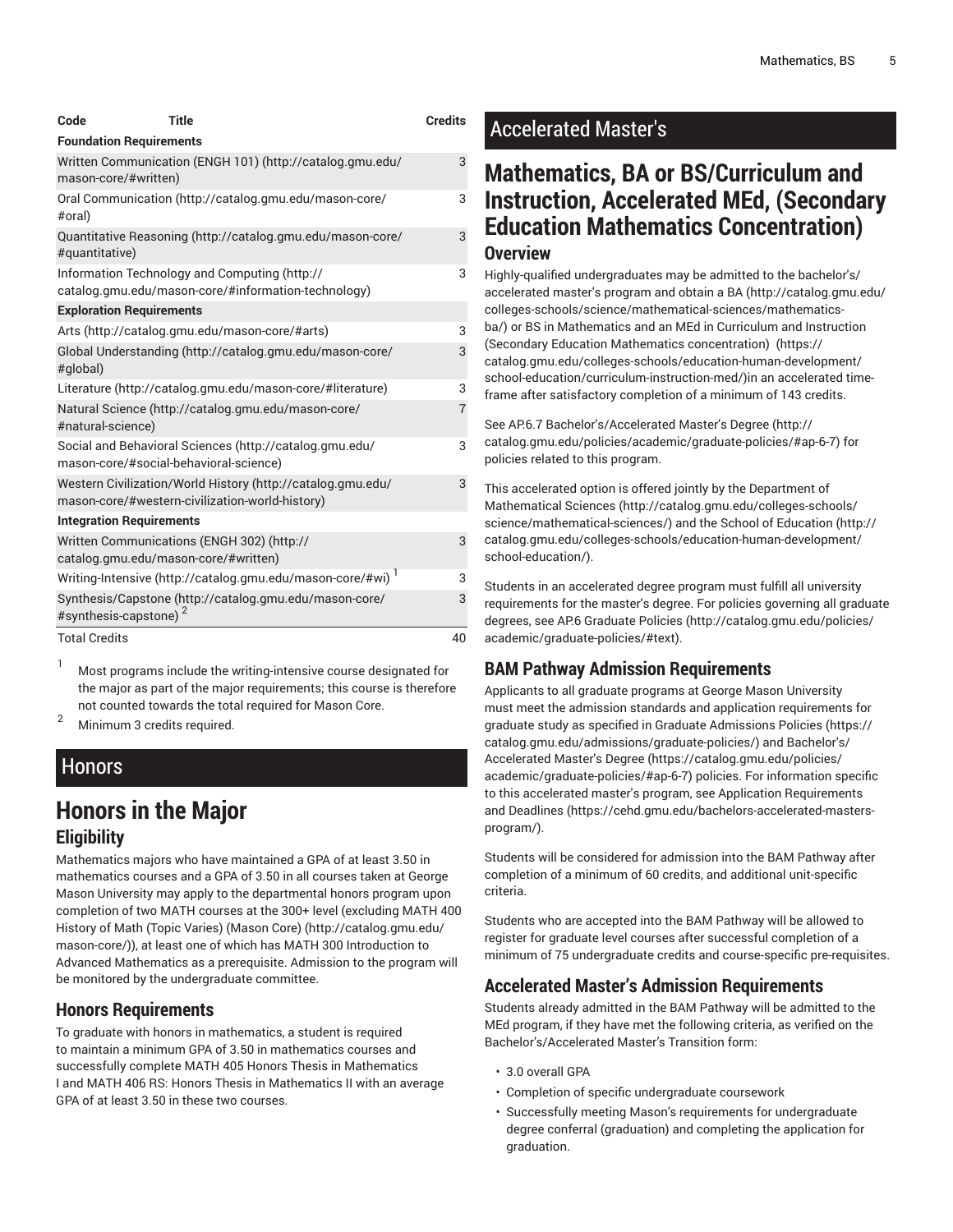### **Accelerated Pathway Requirements**

To maintain the integrity and quality of both the undergraduate and graduate degree programs, undergraduate students interested in taking graduate courses must choose from the following which can be taken as [Advanced](https://catalog.gmu.edu/policies/academic/graduate-policies/#text) Standing or Reserve Graduate credit [\(https://](https://catalog.gmu.edu/policies/academic/graduate-policies/#text) [catalog.gmu.edu/policies/academic/graduate-policies/#text](https://catalog.gmu.edu/policies/academic/graduate-policies/#text)) (to be determined by the student and their advisor):

| Code                                                              | Title                                                               | <b>Credits</b> |
|-------------------------------------------------------------------|---------------------------------------------------------------------|----------------|
| <b>EDRD 619</b>                                                   | Literacy in the Content Areas                                       | 3              |
| <b>SEED 522</b>                                                   | <b>Foundations of Secondary Education</b>                           | 3              |
| <b>SEED 540</b>                                                   | Human Development and Learning:<br>Secondary Education              | 3              |
| <b>SEED 572</b>                                                   | Teaching Mathematics in the Secondary<br>School                     | 3              |
| <b>SEED 672</b>                                                   | Advanced Methods of Teaching<br>Mathematics in the Secondary School | 3              |
| SEED approved elective (http://catalog.gmu.edu/courses/<br>seed/) |                                                                     |                |

For more detailed information on coursework and timeline requirements, see AP.6.7 [Bachelor's/Accelerated](https://catalog.gmu.edu/policies/academic/graduate-policies/#ap-6-7) Master's Degree ([https://](https://catalog.gmu.edu/policies/academic/graduate-policies/#ap-6-7) [catalog.gmu.edu/policies/academic/graduate-policies/#ap-6-7\)](https://catalog.gmu.edu/policies/academic/graduate-policies/#ap-6-7) policies.

# **Mathematics, BA or BS/Mathematics, Accelerated MS**

#### **Overview**

This bachelor's/accelerated master's degree program allows academically strong undergraduates with a commitment to advance their education to obtain the [Mathematics, BA](http://catalog.gmu.edu/colleges-schools/science/mathematical-sciences/mathematics-ba/) ([http://](http://catalog.gmu.edu/colleges-schools/science/mathematical-sciences/mathematics-ba/) [catalog.gmu.edu/colleges-schools/science/mathematical-sciences/](http://catalog.gmu.edu/colleges-schools/science/mathematical-sciences/mathematics-ba/) [mathematics-ba/\)](http://catalog.gmu.edu/colleges-schools/science/mathematical-sciences/mathematics-ba/) or [Mathematics, BS](#page-0-1) and the [Mathematics, MS](http://catalog.gmu.edu/colleges-schools/science/mathematical-sciences/mathematics-ms/) ([http://](http://catalog.gmu.edu/colleges-schools/science/mathematical-sciences/mathematics-ms/) [catalog.gmu.edu/colleges-schools/science/mathematical-sciences/](http://catalog.gmu.edu/colleges-schools/science/mathematical-sciences/mathematics-ms/) [mathematics-ms/](http://catalog.gmu.edu/colleges-schools/science/mathematical-sciences/mathematics-ms/)) degrees within an accelerated timeframe. Upon completion of this 138 credit accelerated program, students will be exceptionally well prepared for entry into their careers or into a doctoral program in the field or in a related discipline.

Students are eligible to apply for this accelerated program once they have earned at least 60 undergraduate credits and can enroll in up to 18 credits of graduate coursework after successfully completing 75 undergraduate credits. This flexibility makes it possible for students to complete a bachelor's and a master's in five years.

For more detailed information, see AP.6.7 [Bachelor's/Accelerated](http://catalog.gmu.edu/policies/academic/graduate-policies/#ap-6-7) [Master's](http://catalog.gmu.edu/policies/academic/graduate-policies/#ap-6-7) Degrees ([http://catalog.gmu.edu/policies/academic/graduate](http://catalog.gmu.edu/policies/academic/graduate-policies/#ap-6-7)[policies/#ap-6-7](http://catalog.gmu.edu/policies/academic/graduate-policies/#ap-6-7)). For policies governing all graduate degrees, see [AP.6](http://catalog.gmu.edu/policies/academic/graduate-policies/) [Graduate](http://catalog.gmu.edu/policies/academic/graduate-policies/) Policies ([http://catalog.gmu.edu/policies/academic/graduate](http://catalog.gmu.edu/policies/academic/graduate-policies/)[policies/](http://catalog.gmu.edu/policies/academic/graduate-policies/)). For more information on undergraduates enrolling in graduate courses, see AP.1.4.4 Graduate Course Enrollment by [Undergraduates](https://catalog.gmu.edu/policies/academic/registration-attendance/#text) ([https://catalog.gmu.edu/policies/academic/registration-attendance/](https://catalog.gmu.edu/policies/academic/registration-attendance/#text) [#text\)](https://catalog.gmu.edu/policies/academic/registration-attendance/#text).

### **Application Requirements**

Applicants to all graduate programs at George Mason University must meet the admission standards and application requirements for graduate study as specified in the Graduate [Admission](http://catalog.gmu.edu/admissions/graduate-policies/) Policies [\(http://](http://catalog.gmu.edu/admissions/graduate-policies/) [catalog.gmu.edu/admissions/graduate-policies/](http://catalog.gmu.edu/admissions/graduate-policies/)) section of this catalog.

Important application information and processes for this accelerated master's program can be found [here](https://www2.gmu.edu/admissions-aid/how-apply/accelerated-masters/) ([https://www2.gmu.edu/](https://www2.gmu.edu/admissions-aid/how-apply/accelerated-masters/) [admissions-aid/how-apply/accelerated-masters/](https://www2.gmu.edu/admissions-aid/how-apply/accelerated-masters/)).

Students should seek out the graduate program's advisor who will aid in choosing the appropriate graduate courses and help prepare the student for graduate studies.

Successful applicants will have an overall undergraduate GPA of at least 3.00. Additionally, they will have completed the following courses with a GPA of 3.00 or higher:

| Code            | Title                      | <b>Credits</b> |
|-----------------|----------------------------|----------------|
| <b>MATH 315</b> | <b>Advanced Calculus I</b> |                |
| <b>MATH 321</b> | Abstract Algebra           |                |
| <b>MATH 322</b> | Advanced Linear Algebra    |                |

### **Accelerated Option Requirements**

After the completion of 75 undergraduate credits, students may complete 3 to 12 credits of graduate coursework that can apply to both the undergraduate and graduate degrees.

In addition to applying to graduate from the undergraduate program, students in the accelerated program must submit a bachelor's/ accelerated master's transition form (available from the [Office of the](https://registrar.gmu.edu/forms/) [University](https://registrar.gmu.edu/forms/) Registrar (<https://registrar.gmu.edu/forms/>)) to the [College of](https://cos.gmu.edu/about/contact-us/) Science's Office of [Academic](https://cos.gmu.edu/about/contact-us/) and Student Affairs [\(https://cos.gmu.edu/](https://cos.gmu.edu/about/contact-us/) [about/contact-us/](https://cos.gmu.edu/about/contact-us/)) by the last day to add classes of their final undergraduate semester. Students should enroll for courses in the master's program in the fall or spring semester immediately following conferral of the bachelor's degree, but should contact an advisor if they would like to defer up to one semester.

Students must maintain an overall GPA of 3.00 or higher in all graduate coursework and should consult with their faculty advisor to coordinate their academic goals.

### **Reserve Graduate Credit**

Accelerated master's students may also take up to 6 graduate credits as reserve graduate credits. These credits do not apply to the undergraduate degree, but will reduce the master's degree by up to 6 credits. With 12 graduate credits counted toward the undergraduate and graduate degrees plus the maximum 6 reserve graduate credits, the credits necessary for the graduate degree can be reduced by up to 18.

### **Graduate Course Suggestions**

The following list of suggested courses is provided for general reference. To ensure an efficient route to graduation and post-graduation readiness, students are strongly encouraged to meet with an advisor before registering for graduate-level courses.

| Code            | Title                                  | <b>Credits</b> |
|-----------------|----------------------------------------|----------------|
| MATH 621        | Algebra I                              |                |
| <b>MATH 631</b> | Topology I: Topology of Metric Spaces  | 3              |
| <b>MATH 675</b> | Linear Analysis                        | 3              |
| <b>MATH 677</b> | <b>Ordinary Differential Equations</b> | 3              |
| MATH 685        | <b>Numerical Analysis</b>              |                |